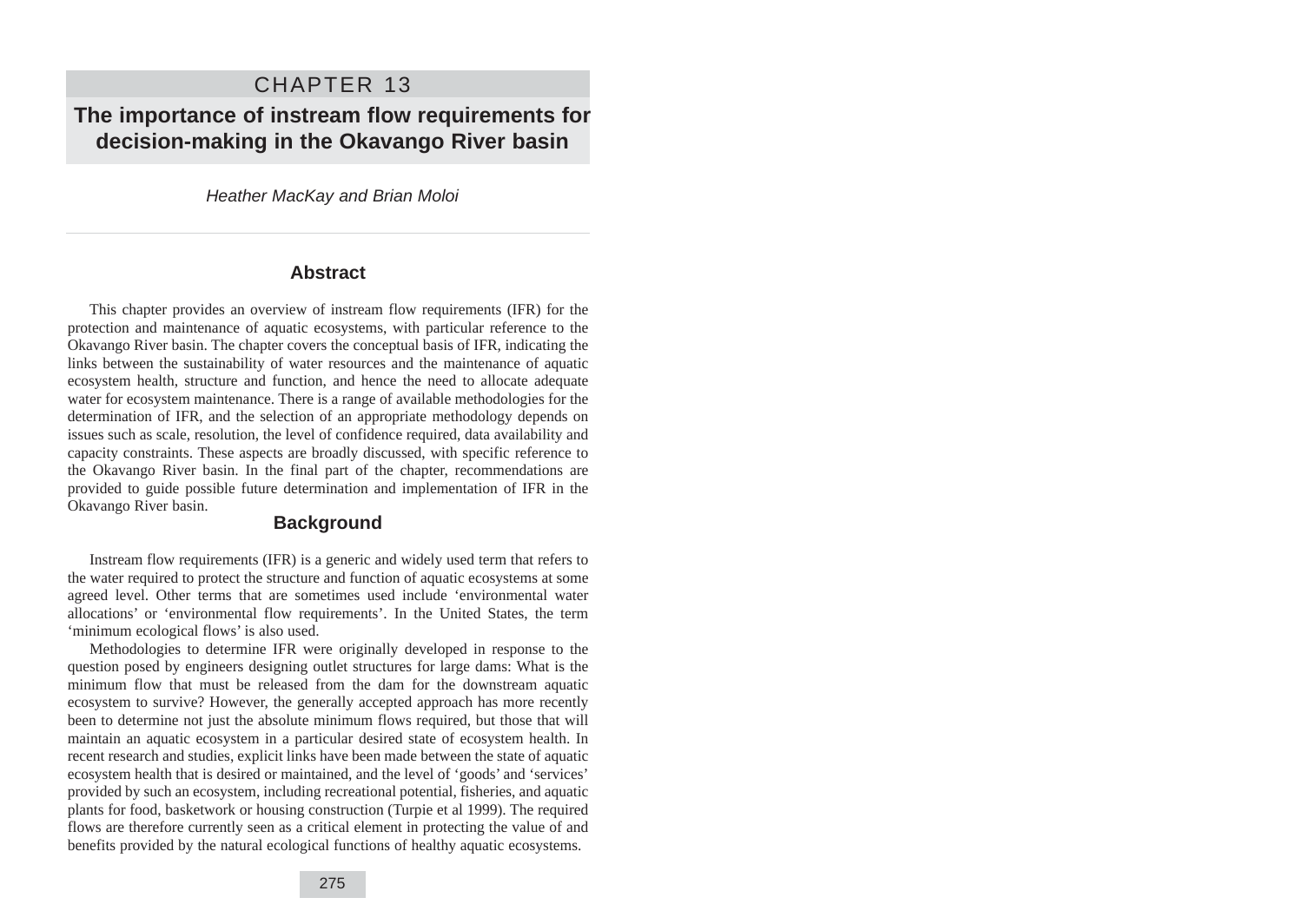# **Conceptual basis for instream flow requirements**

#### **Why protect aquatic ecosystems?**

The conventional approach to water resource management, especially in developed countries, sees water resources as being important primarily for the volume of water that can be abstracted and supplied to users to meet offstream demands such as those for urban water supply, irrigation and industrial development. What this approach does not normally take into account is that the commodity aspect of water is only one part of a complex ecosystem, which includes an aquatic component (streams, rivers, wetlands, groundwater) and a terrestrial component (the land and soils over or through which the water flows). Ecosystems provide much more benefits than just water. In particular, if the aquatic ecosystem is healthy and functional, humans can enjoy an array of ecosystem goods and services, among others:

- the assimilation, decomposition and transport of certain biodegradable wastes, within limits, due to the natural decomposition and dilution processes;
- sequestration of heavy metals that might otherwise cause toxic effects on aquatic organisms and on humans who might consume those organisms;
- attenuation of floods and mitigation of potential damage due to flooding;
- storage of water for later release during the dry season, which is a particularly important function of headwater seeps, sponges and springs, as well as wetlands, and which helps to ensure the reliability of flow in surface water resources;
- food resources such as fish, shellfish and plants;
- material resources such as reeds for thatching and timber for building;
- medicinal plants;
- support of subsistence livelihoods such as floodplain or recession agriculture; and
- maintenance of cultural, spiritual and recreational activities that, in cases such as ecotourism and recreational fishing, may have important economic spinoffs.

Many of these benefits are difficult to measure in economic terms, and have tended to be ignored or discounted in major water resource development projects. Yet, in developing countries, many people may depend on the natural ecosystem structure and function for their livelihoods. If ecosystem goods and services are lost, reduced or degraded, those people who have been reliant on such goods and services must be compensated or provided with alternatives. Such alternatives are seldom economically or environmentally sustainable, and may require cross-subsidisation by another sector of the population.

There is growing awareness that, particularly in developing countries, aquatic ecosystems must be protected in order to ensure that the benefits of ecosystem goods and services can be sustained in the long term. Aquatic ecosystems in Southern Africa have become adapted to natural seasonal cycles and generally high interannual

variability, and are thus resilient to some degree. However, if they are overutilised – for example, if too much water is taken out or too much waste put in – they will become degraded, their structure and function will be compromised, and key species, components or processes may be lost. A balance must be found between the consumptive use of water for offstream activities, and the provision of instream flows for maintenance of the ecosystem structure and function on which people depend for goods and services.

It is reasonable to assume that there is a relationship between the health status of an aquatic ecosystem and the abundance, variety and value of the goods and services that are provided by such an aquatic ecosystem. A healthier aquatic ecosystem should clearly be able to support a greater diversity or quantity of goods and services to humans. Ecological research has been directed towards the quantities or flow of goods and services that are associated with different levels of aquatic ecosystem health, while recent research in the field of resource economics has been aimed at quantifying the value of those ecosystem goods and services in monetary currencies (Turpie 1999). Thus, the costs and benefits of managing aquatic ecosystems at different levels of ecological health can be assessed, and decisions about water utilisation can be made accordingly.

#### **What is needed to protect and maintain the health of aquatic ecosystems?**

A healthy aquatic ecosystem is where the major ecological components of habitat and biota are present, and all the major ecological processes are supported and functioning well. This includes natural processes such as decomposition and nutrient cycling, oxygenation and carbon sequestration, photosynthesis and primary production, grazing, predation and reproduction. An ecosystem does not have to be pristine to be healthy, although generally speaking, the closer to natural a system is, the healthier it is likely to be.

In order to protect the health of an aquatic ecosystem, four components of the ecosystem must be addressed:

- A sufficient volume of water must be provided, distributed in as close to natural a pattern as possible.
- Water quality, including the physico-chemical and biological characteristics, must be maintained at appropriate levels to protect biota and their associated ecological processes.
- The character, extent and condition of instream and riparian habitat must be maintained to provide sufficient habitat of a suitable quality to support viable biotic populations.
- The character, distribution and condition of biotic populations (fauna and flora) must be preserved to maintain ecological processes that depend on these populations.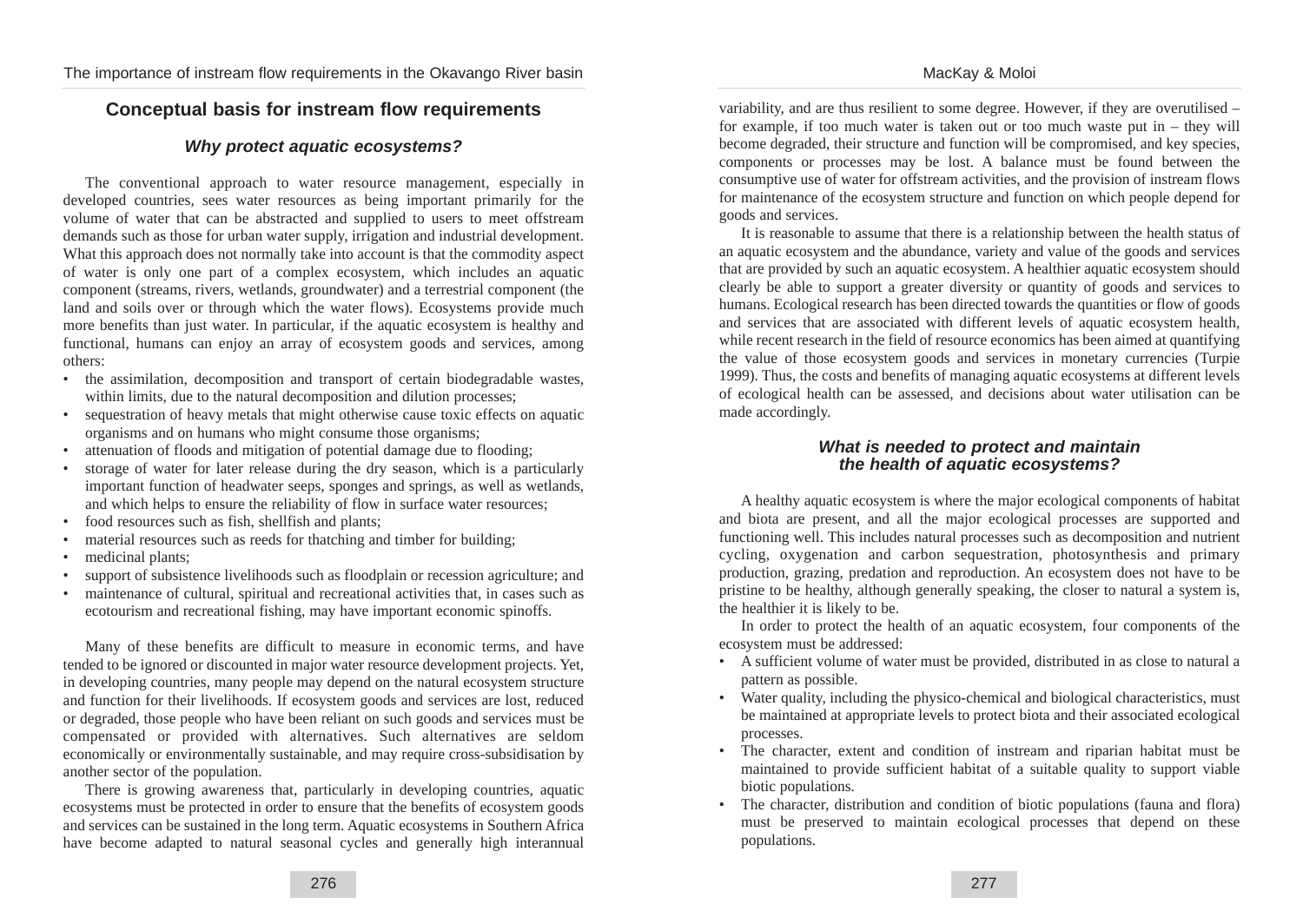#### MacKay & Moloi

#### The importance of instream flow requirements in the Okavango River basin

The overall health of an aquatic ecosystem will depend on the degree to which these four components are supported by water resource and land management activities.

The measurement of ecosystem health is still a developing science, and many monitoring tools and techniques are now available that allow an assessment of the health of an aquatic ecosystem in comparison to some reference condition – usually the natural, unimpacted condition (Roux et al 1999). Within the limits of uncertainty, it is therefore possible to set quantitative objectives for aquatic ecosystem health, and then allow utilisation of water resources, such as abstraction and waste discharge, to the extent that the desired level of ecosystem health can still be maintained.

It is important to note that aquatic ecosystems are impacted directly through the consumptive uses of water resources, as well as indirectly through the effects of landuse practices. It will not help to design and build a dam that can release sufficient water of the right quality at the right time to protect downstream aquatic ecosystems, if aquatic habitat, at the same time, is degraded due to unsustainable land-use practices, the destruction of riparian vegetation, smothering by sediments as a result of catchment erosion, and the loss of local species due to the introduction of invasive alien plant and animal species. This is dealt with in more detail later in this chapter.

### **What are instream flow requirements?**

For the purposes of this chapter, instream flow requirements are defined as:

- the quantity and quality of water, expressed in terms of the magnitude, duration, timing and frequency of specific flows; and
- the quality of water, expressed in terms of the ranges, frequency and duration of occurrence of concentrations of key water quality variables that are required to maintain a desired level of aquatic ecosystem health.

The desired level of aquatic ecosystem health is usually related to the ability of the ecosystem to provide certain desired ecosystem goods and services, or to the maintenance of a single specific good or service, such as a subsistence or commercial fishery.

# **Why are IFR important for decision-making?**

Traditionally, decision-making about water resources has been primarily focused on the volume of water that could be abstracted from a river or other water resource, and kept in storage or diverted for offstream use. There are many examples of large water resource development projects in Africa where cost-benefit analyses were carried out to ascertain the feasibility of a development, but these cost-benefit studies did not take into account the economic value (usually non-monetary) of the goods and services provided by the natural aquatic ecosystem. These goods and services were often lost or severely reduced if provisions for IFR were not made once the development was implemented. Hence, the long-term social and environmental costs of water resource development projects were often not accounted for, although these costs frequently outweighed the benefits of the development itself.

To make water resource and allocation decisions without considering the aquatic ecosystem and the IFR to maintain the aquatic ecosystem is an approach that is deeply flawed. The report of the World Commission on Dams (WCD 2000) has highlighted the need to determine and make provision for these requirements, and to broaden costbenefit studies to include all ecosystem goods and services.

Most countries in the Southern African Development Community (SADC) now subscribe to the principles of Agenda 21 and the Dublin principles on water, which require development, use and management of water to be environmentally sustainable. In addition, as awareness grows of the real value and importance of aquatic ecosystem goods and services, the realisation also increases that water use must be balanced with ecosystem protection, not only to protect the intrinsic value of the ecosystem itself, but also to protect the value of ecosystem goods and services for people. In order to protect aquatic ecosystems, there is a need to understand their water requirements, and how these ecosystems are affected by changes in the water regime due to development and use. Only once this understanding is gained, can the limits of sustainable water use be quantified so that water resources are not overutilised.

In many countries, and SADC countries are no exception, decisions about water resource developments and water allocations are made by a national or catchmentbased water agency, while the protection of aquatic ecosystems is usually the responsibility of an environmental or wildlife agency. The situation may be complicated if an agricultural agency has overlapping responsibilities, as may be the case with the subsistence utilisation of ecosystems, for example, in floodplain agriculture or fisheries. Policy and legislation are often fragmented or even contradictory, and when this is added to the problem of multiple agencies with overlapping or interlinked responsibilities, the common result is that decisions on water management do not take the requirements or objectives for aquatic ecosystem management and protection adequately into account.

Whatever the governance arrangements, all relevant agencies within a country (and in all basin states in the case of a shared river basin) need to:

- agree on the importance of IFR in sustainable water resource management, the protection of ecosystems and biodiversity, and the maintenance of subsistence livelihoods;
- cooperate at national level and with local stakeholders in the setting of objectives for aquatic ecosystem health and the determination of IFR to achieve these objectives; and
- collaborate in regulating impacts in their own sectors, including land use, water use and resource use, so that aquatic ecosystems are fully protected.

If the principle of making water allocations for aquatic ecosystems is to be implemented with any real commitment and effectiveness by governments and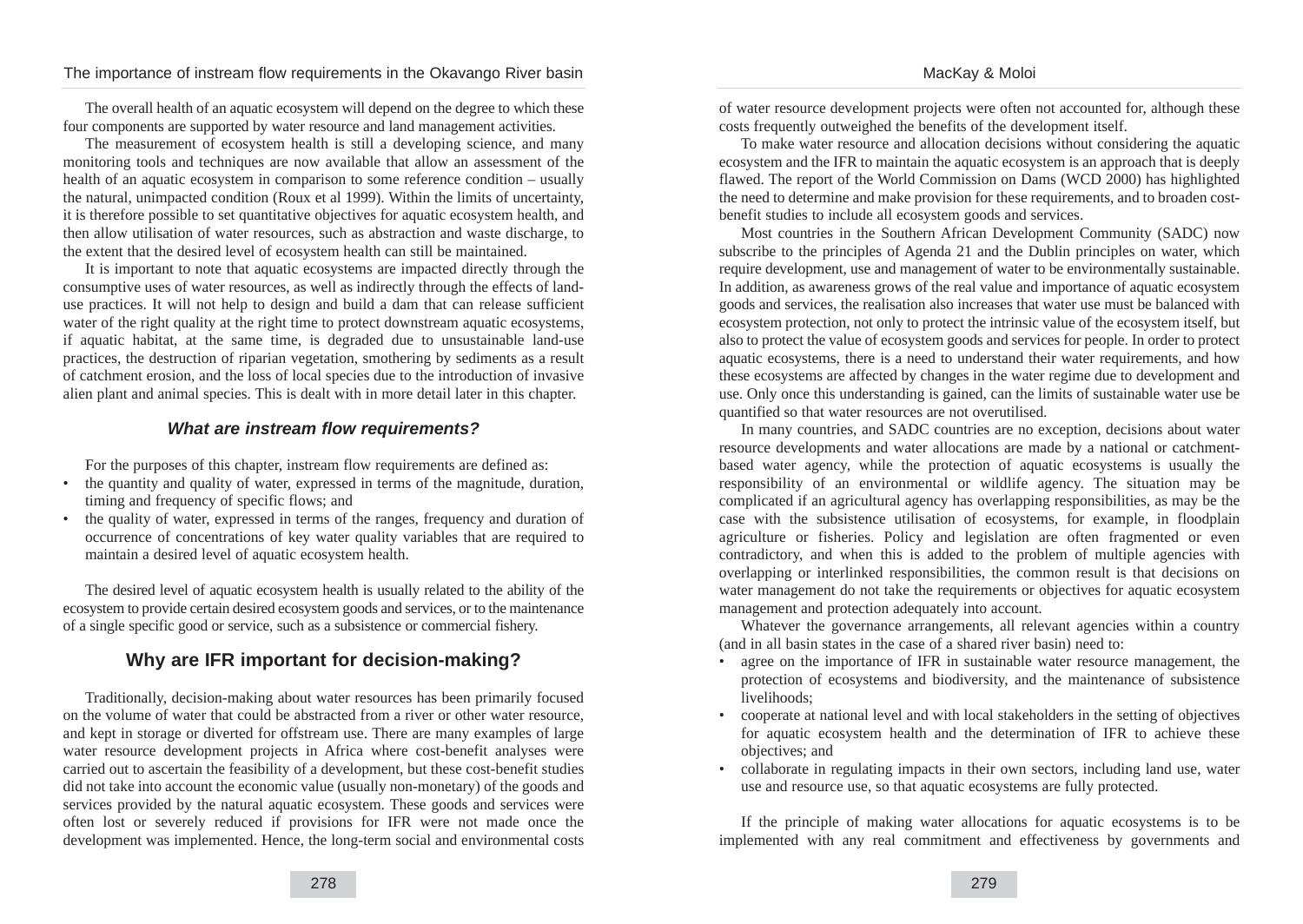stakeholders, then the water allocated to ecosystems should lead to enhanced quality of life for people, and should not prejudice the provision of basic water supply, sanitation and food security. This is particularly important in Southern Africa, where large numbers of people rely on the natural functions and processes of aquatic ecosystems for subsistence livelihoods. If IFR are not determined and included at the planning stage of water resource development projects or water allocation strategies, it becomes much more difficult to 'retrofit' these requirements once developments are in place. Not only may physical constraints have been imposed due to the design and construction of flow release mechanisms at large dams, but the reallocation of water from existing users to ecosystems can lead to lengthy negotiations and legal processes while water users seek to protect their perceived rights.

# **Main issues associated with instream flow requirements**

#### **Policy and legislation**

National policy to support the allocation of water to meet IFR, specifically to protect and maintain aquatic ecosystems, is fairly new in most countries where it has been implemented. Commonly, the issue is addressed in environmental policy, legislation or regulations. However, experience is beginning to show that, unless IFR or water allocations for aquatic ecosystems are explicitly mentioned and given clear status in water policy and legislation, they are not likely to be implemented in practice, even though the water requirements of aquatic ecosystems may be determined in the planning phase of water resource development projects and in environmental impact assessments. It is not sufficient to have the issue only addressed in environmental policy and legislation (MacKay et al 2002).

The SADC Protocol on Shared Watercourse Systems provides a framework for collaborative decision-making on the utilisation and protection of water resources in a shared river basin, but does not specifically mention IFR. However, the principles on which the protocol is based support the protection of the aquatic environment and the control of water utilisation by each member state through an authorisation or permit system. Each member state would administer the permit system and make water allocations according to procedures set out in its own national policy and legislation, but within the limits of an agreed 'fair and equitable share'.

This means that the national policies and laws of states that share a particular watercourse or river basin may need to be reviewed and aligned to establish the status of IFR, to determine these requirements and the allocation of water to meet them, and to support the authorisation of domestic and other water uses in a way that respects and gives effect to IFR.

Consideration should be given to the incorporation of local customary law into policy and regulations for the determination of IFR in particular river basins.

Customary law has often been developed over long periods and is tailored to the sustainable management of ecological resources in a river basin. It represents an important knowledge resource related to management, and is likely to have much wider support at community level than policy imposed by central government, leading to a better chance of the successful implementation of measures to fulfil IFR.

In relation to the Okavango River basin, it will be necessary to take into account the deliberations and resolutions of the 8th conference of parties to the Ramsar convention (November 2002). Two resolutions were adopted at the conference, one dealing with the implementation of the recommendations of the World Commission on Dams, and the other related to the determination and management of water allocations for wetland ecosystems. The second resolution addresses the needs for contracting parties to review national water policy and legislation to ensure that water allocations for wetland ecosystems are given clear status in water law, and that procedures for allocating water to users take environmental water allocations into account.

#### **Determining instream flow requirements**

There are two primary ways in which IFR can be expressed:

- either as the volume and quality of water that must remain in a river, watercourse or water resource at specific points in the resource to maintain a particular desired level of aquatic ecosystem health; or
- as the volume of water that may be abstracted from specific points in a river, watercourse or water resource and the magnitude of change in water quality that may be allowed in a river, watercourse or water resource for aquatic ecosystem health to be maintained at a particular desired level.

In general, IFR are expressed in relative terms, as the proportion of the virgin or present-day flow that must be maintained, or that may be abstracted, and the allowed deviation from natural or background water quality conditions. Although the aim in both cases is the same – to protect aquatic ecosystems and maintain a certain desired level of aquatic ecosystem health – the scientific process to determine these levels may be slightly different depending on the approach that is taken.

*How much water must be left in the ecosystem?* This approach is suited to situations where water utilisation is already fairly high, possibly even tending to the overutilisation of water resources in the basin, and to fairly well-regulated systems, where major abstractions are made from dams or weirs rather than run-of-river, and where scheduled releases can be made from flow control structures to meet IFR. The determination of IFR then establishes the conditions that must be achieved in the river or water resource for flow and water quality, and establishes the limits of utilisation that can be allowed, through the following relationship:

Total allowed abstraction  $=$  total virgin flow  $-$  IFR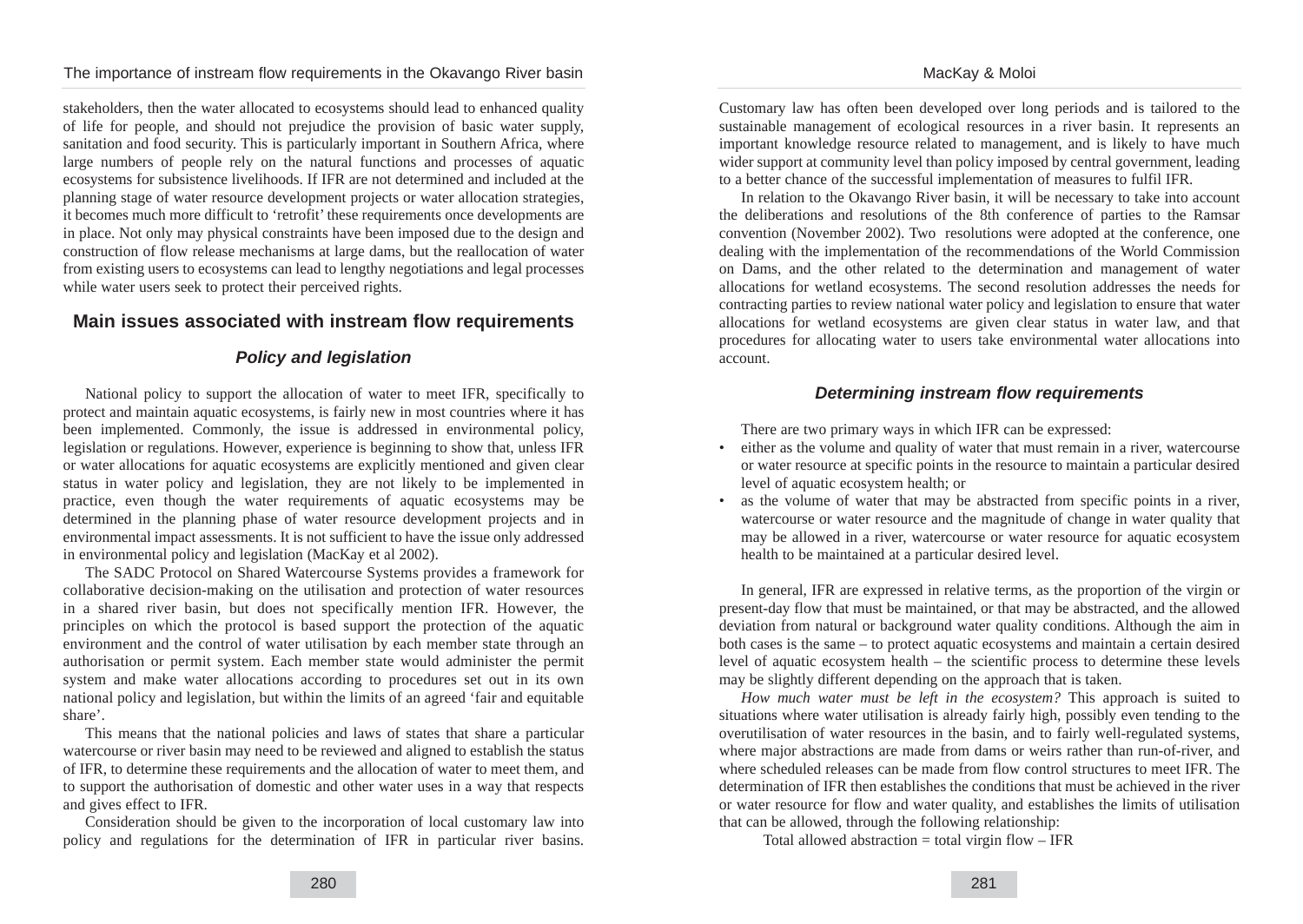This relationship is multidimensional, and must address the spatial and temporal variability (seasonal and interannual) of the flow pattern that is required to support ecosystem functions and processes. Overall, water allocations to individual users should not add up to more than the total allowed abstraction. The decision on the total allowed abstraction must be embedded into local and regional development planning processes to ensure that developments are planned and implemented, while recognising the constraint of total allowed abstraction.

This approach is somewhat similar to strategic environmental assessment as limits are set to establish the allowed level of development of water resources, irrespective of the nature of each individual project. Individual projects such as dams and large weirs, or substantial discharges that may have a significant impact on the aquatic environment, may still require a separate environmental impact assessment. If water resources are already overutilised when the IFR are determined, then a strategy can be drawn up for progressively implementing water demand management measures and achieving a situation where water use is contained within the limits so that these requirements can be met.

The disadvantage of this approach is that, if the IFR that are initially determined turn out to be too low after monitoring to offer adequate protection to the aquatic ecosystem, then it can be difficult to reduce already authorised water use or to reverse impacts to meet new, higher requirements. Thus, it is prudent to ensure that the determination of these requirements is conservatively done.

*How much water can be abstracted from the ecosystem?* The alternative approach to provide water for the protection of the aquatic ecosystem is rather to determine how much water can safely be abstracted from the system, or how much change in water quality can safely be allowed, before the impact becomes unacceptable or exceeds some agreed target level. In this case, the absolute water requirements of the ecosystem are not determined as IFR, and only the allowed relative change is determined and translated into use limits.

This approach is similar to environmental impact assessment as several water-use scenarios may be developed and tested to ascertain their impact on the aquatic ecosystem. A water-use scenario is then selected that corresponds to the maintenance of a desired level of ecosystem health (which may be the present state, or the 'no observable effects' level). Water uses are evaluated and authorised, as long as the combined impact of all water uses does not exceed the allowed abstraction or change in water quality.

This approach is more suited to river basins where there has been little or no largescale development of water resources, and the impact of human activities is still relatively insignificant. It is appropriate for systems that display a high level of natural variability in rainfall, runoff and water chemistry, since it is difficult to design an appropriate flow regime in these cases for the water that must be left in the system. However, it is usually possible to assess what the impact may be of removing certain flow components such as interannual floods. The approach is also suited to unregulated

rivers, where abstraction is mostly run-of-river, and those where there are few hydrological gauging stations and few large flow control structures from which to make releases dedicated to meet IFR. Auditing and control of human activities are mostly through measures directed at the sources of impact, so that regulation occurs through the metering of abstractions and the imposition of effluent discharge standards.

MacKay & Moloi

The disadvantage of this approach is that, unless regulation and auditing of individual water uses are effective, it can open the door to cumulative impacts, where a project-based environmental impact assessment is carried out for each successive 'small' development project, and where each demands 'just a little more' water. Without an effective programme to monitor ecosystem health of which the results are regularly reviewed and incorporated into management and regulatory activities, the condition of the aquatic ecosystem can gradually degrade until the desired level of health is no longer maintained.

#### **Uncertainty and confidence in the determination of instream flow requirements**

Ecosystems are inherently uncertain. There is always a degree of randomness in their responses to environmental driving forces such as flow and water quality. A degree of uncertainty thus exists in any prediction of either the response of an ecosystem to a change in one of the environmental drivers, or the specification of the driving force needed to maintain a particular level of ecosystem health. Each ecosystem is also unique. Although general principles and an understanding of causal relationships can be extrapolated from one ecosystem to another, the determination of IFR for one ecosystem may not be directly transferable to another, even a neighbouring ecosystem.

Uncertainty can be reduced and confidence increased by the lengthening of timeseries datasets, so that causal relationships within the ecosystem and between the ecosystem and its environmental drivers can be identified and quantified as far as possible. In general, the less data available for a certain ecosystem, the lower will be the confidence in the IFR designed to maintain such an ecosystem in a particular state. The typical problem, though, is that highly confident answers on IFR are immediately required, or in the short term for decision-making in a river basin. To get around this conflict, any determination of requirements should ideally provide results that are conservative, with a safety factor built into the determination to allow for uncertainty. The lower the confidence, the higher should be the safety factor. As a result, whatever water resources or water allocation decisions are taken should at least not lead to irreversible damage to the aquatic ecosystem. As monitoring programmes are implemented and datasets built up, it should be possible to review the determination of IFR on the basis of a better understanding of ecosystem dynamics, possibly reducing the safety factors and potentially making more water available for allocation or development as confidence improves.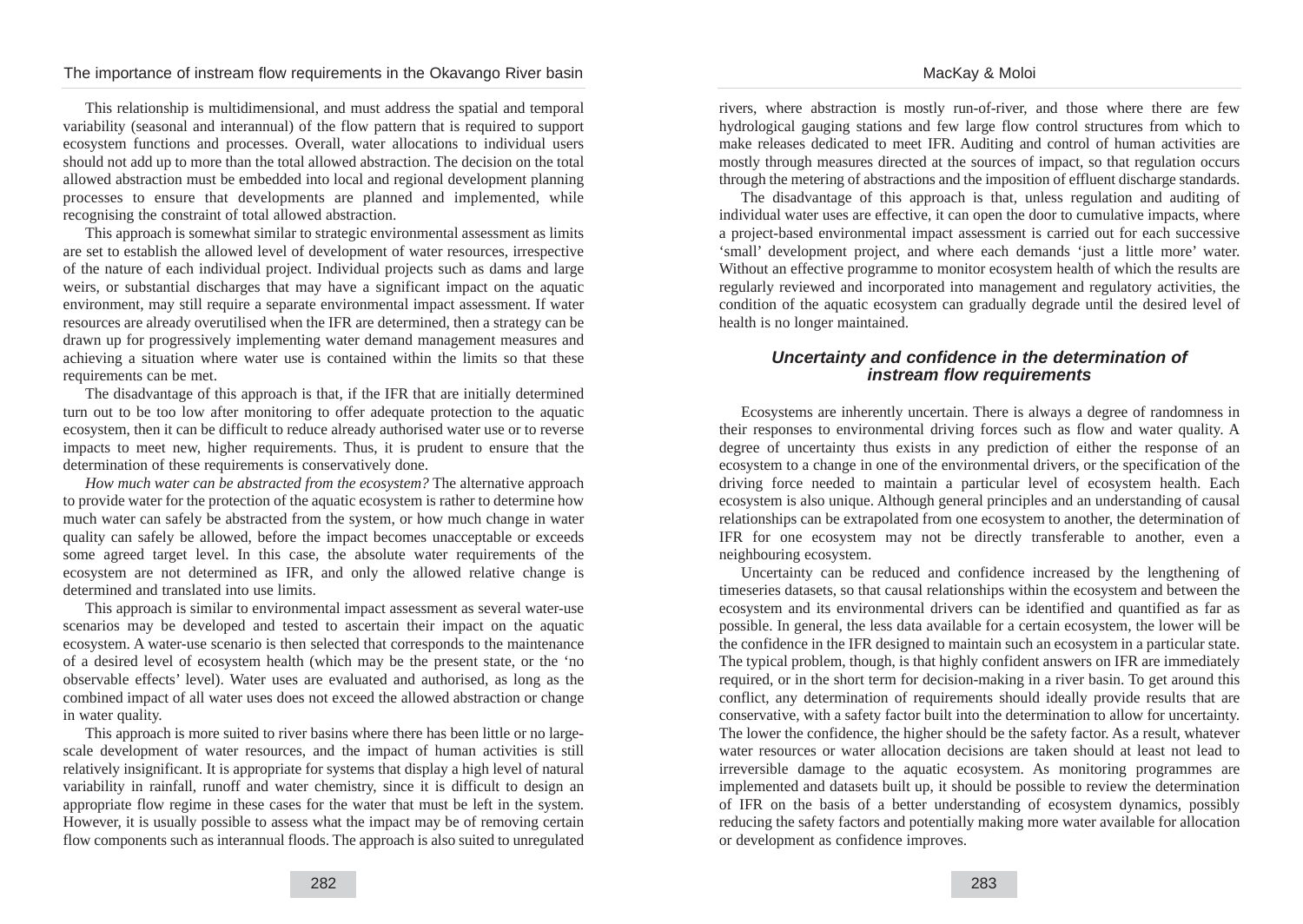Ideally, before entering into water-sharing negotiations, a high-confidence, agreed upon determination of IFR should be available. In the short term, this might not be possible in the Okavango River basin. Although many studies have been undertaken about Panhandle and the delta, data from the upper and middle reaches of the basin is sparse. Any determination based on present data is likely to yield medium confidence answers for the Panhandle and delta, low to medium confidence answers for the middle reach of the basin between the confluence of the Cuito and Cubango rivers and the Panhandle, and low to very low confidence answers for the reaches above the Cuito-Cubango confluence.

#### **Methodologies to determine instream flow requirements**

#### **Setting habitat-based endpoints**

In determining IFR, it is necessary to select quantitative, verifiable management endpoints towards which the ecosystem is managed. An endpoint usually represents a particular desired level of ecosystem health, expressed in terms of the water quantity, water quality, habitat conditions and biotic conditions required to meet this level. Requirements would then be set that would achieve these endpoints.

For reasons of scale and resolution, the endpoints for management are generally habitat-related and expressed at the river-reach level (DWAF 1999). Since patterns of flow and water quality vary between headwaters and downstream reaches, it is not appropriate to set IFR as a 'single number' (such as the percentage of mean annual runoff), which applies throughout a river basin. The basin must be divided into representative reaches, of which each would require a separate determination and specification of its IFR.

To be useful in developing operational rules for a river basin, any method for determining IFR must address the magnitude, timing, frequency and duration of flows, and must indicate both intra-annual and interannual variability. Generally, the ecologically important flows are (King et al 2001):

- 'maintenance' dry season low flows, which maintain ecological processes and critical habitats and refuges for biota during the low-flow season;
- wet season low flows, which maintain important wet season ecological processes and habitats;
- intra-annual floods or freshets, which are often triggers for ecological processes such as spawning and migration, and which flush out poor quality water and small debris that may accumulate during the dry season; and
- larger floods, which maintain channel geomorphological characteristics, flush out accumulated sediment and reshape the cross-section of the watercourse.

Freshets and interannual floods play an important role in moving and distributing sediment in a rivercourse or water resource. The geomorphological habitat is formed

through a complex interaction between water and sediment. This interaction has its origins in sediment delivery mechanisms from the land surface of the catchment to the river, which are influenced by topography, soil characteristics, rainfall characteristics and land uses. Depending on what is happening on the land surface, and what the instream flow regime is, sediments can accumulate in certain places in the aquatic ecosystem and be lost from others, thus changing the balance between different types of habitat. The determination of IFR takes into account this interaction between sediment and water by requiring geomorphological studies to be conducted, of which the results are used to predict the outcome of certain modified flow regimes with regard to sediment distribution, gains and losses in the aquatic ecosystem, and the subsequent impacts on availability of instream habitat.

#### **Resolution, confidence and application of methodologies**

There are several types of methodologies to determine IFR. Selecting the appropriate methodology will depend on the confidence required in the final determination, the quantity and type of data available, and the resolution required.

Low-confidence, low-resolution methodologies usually rely on hydrological data inputs (observed or simulated virgin and present-day hydrology), and generate as outputs relatively coarse estimates of IFR such as the mean or median annual flow volume required at a certain control point or points in a river basin (known as IFR sites) in order to maintain a desired level of aquatic ecosystem health. While this level of determination is adequate for coarse planning purposes, it is not of sufficient resolution to allow development of dam operating rules or abstraction permitting rules. The seasonal distribution and timing of flows required for the ecosystem can usually not be resolved. However, the advantage of low-confidence, low-resolution methods is that they are relatively rapid and cheap to apply.

One of the best known low-confidence methodologies is the so-called Montana method (Tennant 1976), in which the proportion of the virgin mean annual runoff provided to a river ecosystem can be related empirically to the ecological condition of the ecosystem. This methodology relies on observations of ecological conditions made by its developer in many North American rivers, which were then related to flow in the river at the time of observation. The method is suitable only for northern temperate ecosystems, and cannot be applied with confidence elsewhere, especially in ecosystems where flows are strongly seasonal or episodic. However, a modified version of the Montana method has been developed in South Africa (DWAF 1999), based on experience from local studies, and has been extensively used for planning purposes and in the scoping phase of some environmental impact assessments.

A range of methods is available for high-confidence, high-resolution determination of IFR. Spatial resolution is at river-reach level or smaller, temporal resolution ranges from monthly to daily flows. Application of these methods in a specific river system can take anywhere from several months to several years, since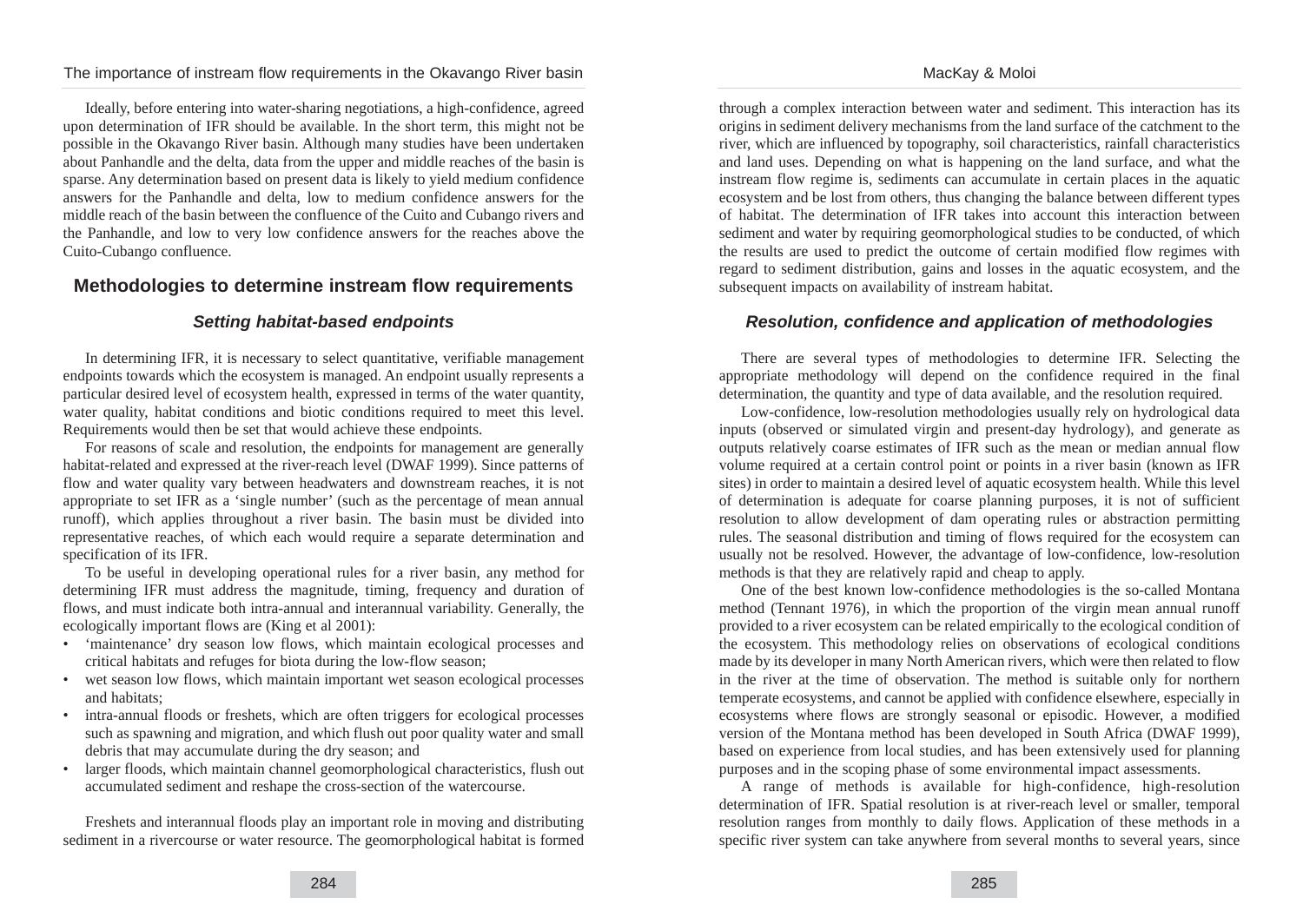they are generally data-intensive, require detailed ecological, hydraulic and hydrological surveys, and usually involve multidisciplinary teams in numerical modelling studies.

The best documented examples of more comprehensive methods are the building block methodology (King et al 2001), which has been developed and extensively applied in South Africa, the instream flow incremental methodology (IFIM), which is widely used in the US, and the holistic approach, which has been applied in Australia (Tharme 1996). These methodologies are suited for application in the 'how much must be left in' approach. A more recently developed methodology, the downstream response to imposed flow transformations (DRIFT) (Brown & King 2000) has been tested in the Lesotho Highlands Water Project, and is suited for application of the 'how much can be taken out' approach. The comprehensive methods rely on:

- identification of and agreement on the desired ecosystem goods and services to be maintained;
- quantification of the required state of ecosystem health to provide these goods and services; and
- translation of the desired state of ecosystem health to flow and water quality specifications (the IFR), which will maintain this level of ecosystem health.

#### **Methodologies to determine instream water quality requirements**

The commonly used approach to setting requirements for instream water quality is to determine the natural background conditions from results of water quality monitoring at relatively unimpacted sites, and then to establish an allowed deviation from natural conditions. This may be represented as an allowed proportional change from natural conditions or an allowed change in concentration of a particular water quality variable. The change is usually inferred from the results of field or laboratory studies of the tolerances of aquatic biota to changes in water quality.

One of the most common problems in Southern African ecosystems is the lack of long-term water quality monitoring datasets that can be used to describe and quantify natural unimpacted conditions accurately. This is particularly relevant for certain 'system variables' such as temperature and salinity, which often provide cues to trigger important seasonal ecological processes such as spawning and migration of fish and other fauna, and germination and flowering of plants. If the timing or magnitude of seasonal changes in these variables is altered too far from what is natural, then these ecological processes may be compromised or may not occur at all in a particular season.

Another common problem is also data-related. Most national water quality monitoring networks in Southern Africa do not include concurrent monitoring of ecological indicators such as aquatic invertebrate populations and very little information is available on the tolerance ranges of indigenous organisms under field conditions. Few local or regional laboratories have the facilities to conduct the experiments required to establish tolerance ranges of indigenous organisms in the laboratory, and information is therefore often limited to species that may be native to the northern hemisphere. Tolerance ranges, deviations and non-exceedence levels for Southern African water resources are usually established on the basis of water quality criteria used in developed countries such as the US and Australia, although these have not been thoroughly tested to ascertain their applicability for Southern African conditions. The *South African water quality guidelines for aquatic ecosystems* (DWAF 1997) represent the current best effort to derive locally applicable instream water quality guidelines. These guidelines were developed using international studies on warm water northern hemisphere species that can be expected to have similar tolerance ranges to equivalent Southern African species.

The determination of instream flow and water quality requirements must be integrated. Once the IFR have been determined, the implications of the altered flows for water quality must be ascertained, since there may be a loss of dilution or an increase in evaporation, particularly in low-flow seasons. This could cause concentrations of certain substances to exceed the determined instream water quality requirements and possibly reach toxic levels, a situation that might not have occurred under natural flow conditions. The effect of the proposed IFR on water quality should ideally be modelled prior to implementation, and their determination adjusted until the instream water quality requirements can be met with an acceptable degree of assurance.

### **Data for the determination of comprehensive instream flow requirements**

#### **Hydrological data**

Of primary importance is hydrological timeseries data for each of the sites selected as being representative of specific river reaches, and for which IFR are set (King et al 2001). The timeseries should be constituted from daily hydrology, and average daily flows in m<sup>3</sup>/s are required, for as long a period as possible, in order to establish typical ranges of daily flows and to provide information on seasonal and interannual cycles and their variability. Since the IFR sites for a river basin will seldom coincide exactly with hydrological gauging stations, hydrology data from a nearby gauging station are usually extrapolated to an IFR site through the use of a hydrological model. In many cases, little hydrological data is available, and the daily hydrology for IFR sites must be simulated using a rainfall-runoff model.

#### **Hydraulic data**

At each IFR site, a cross-sectional profile of the channel is surveyed, and a stagedischarge calibration curve is generated from water-level measurements made concurrently with a range of different measured flow rates. It is particularly important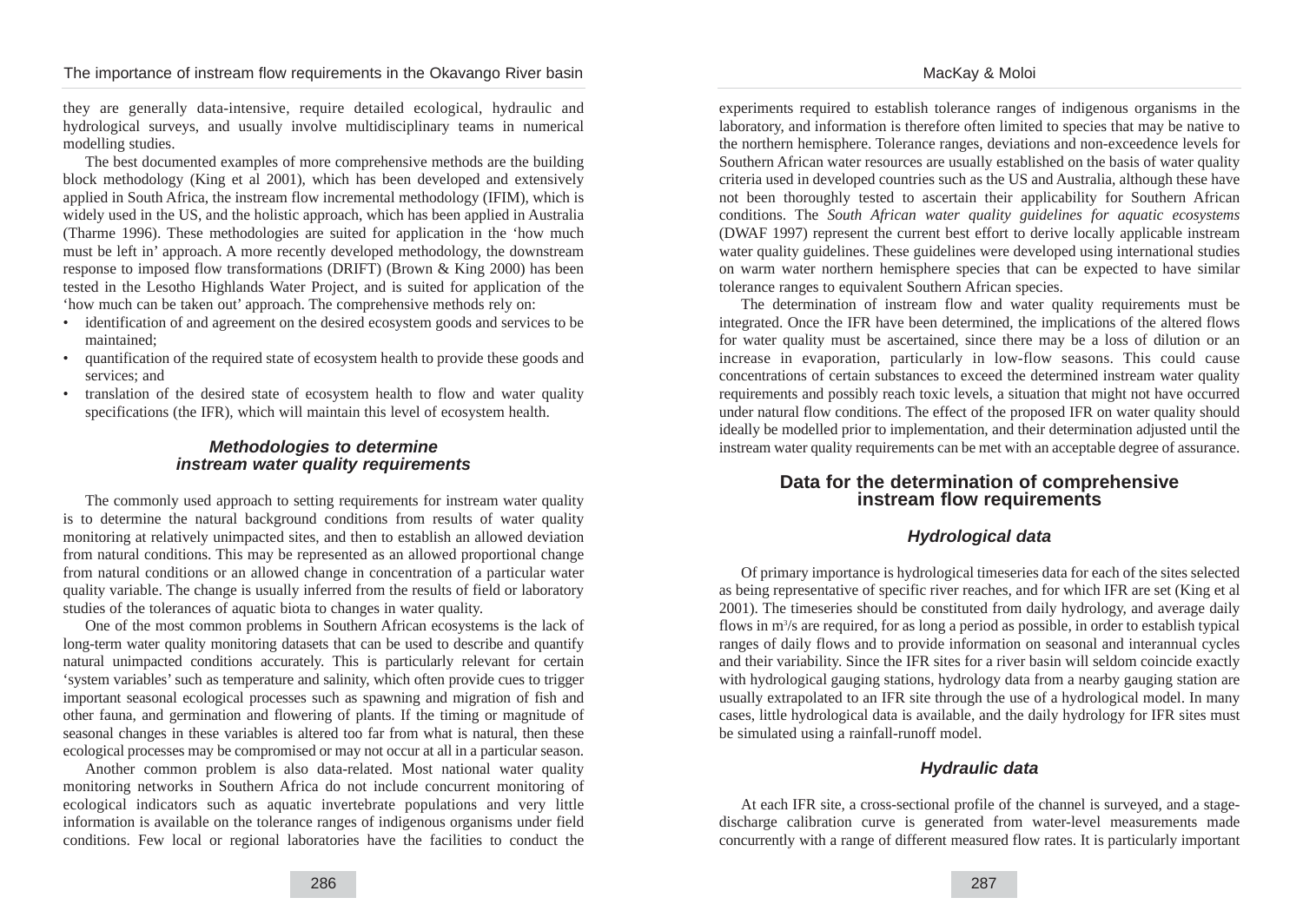to have measured flows and water levels for periods of low flows, since there may be significant non-linear effects of friction in shallow water. This necessitates site-specific empirical determination of flow-related parameters (such as Manning's 'n' value) that are used to quantify the relationship between water depth and flow rate at an IFR site. The hydraulic calibration curve is used to translate the habitat parameters of velocity and depth at the IFR site, as recommended by specialist ecologists, to the hydrological parameter of flow rate that is used by water managers to operate and manage the river basin. Much of the confidence in the final determination of IFR thus rests in the accuracy of the hydraulic calibrations. A minimum of four flow calibrations should be undertaken at each IFR site, covering the full seasonal range of flows in any one year.

#### **Geomorphological information**

Geomorphological studies for the determination of IFR usually require an assessment of current sediment distribution patterns along a river, including an analysis of particle sizes, and of medium-term historical records. The historical analysis is often best done through the study of past aerial photographs. During the determination of IFR, the geomorphological information is used to predict what instream flows will be needed either to maintain the current patterns of sediment movement and distribution, or to restore patterns that will lead to geomorphological habitat meeting the necessary conditions for the desired ecosystem health status.

#### **Water quality data**

Timeseries water quality data should ideally be available for each IFR site or for a monitoring point nearby. The minimum sampling frequency required to establish seasonal patterns of water quality changes would be one sample every month. In addition, timeseries water quality data for an unimpacted site should be available in order to determine natural background conditions. In practice, however, this is seldom the case, and water quality patterns, variability and trends must be inferred from only a few samples. If at all possible, water quality and flow rate should be measured concurrently at the same site, in order to determine empirical flow-concentration relationships for each water quality parameter. These flow-concentration relationships are used to predict possible water quality changes that could result from a change in the flow regime once the IFR are implemented.

#### **Ecological data**

The availability of suitable ecological data is most often the weakest point in any determination of IFR, since there are very few long-term ecological monitoring programmes currently in place that measure specific characteristics of biotic populations at the appropriate scale and resolution. Most of the comprehensive methods to determine IFR require timeseries data related to the character, distribution and condition of riparian and instream vegetation, aquatic invertebrates and fish. Other species may also be used as representatives of the aquatic ecosystem if these species are of high conservation importance (such as endangered species) or of commercial importance. The timeseries data is required to establish seasonal and interannual variability in biotic communities, to identify important ecological processes and the environmental cues that initiate these processes, and to identify long-term trends in ecosystem health. Ideally, timeseries ecological data should have been measured at the same time and place as hydrological and water quality parameters, since the relationship and response of local biota to changes in flow and water quality can then be quantified, rather than assumed on the basis of expert judgement or extrapolated from laboratory studies.

#### **Socioeconomic information**

The social and economic importance of goods and services provided by the aquatic ecosystem is usually ascertained through extensive public consultation and participation processes. Surveys are designed to identify the current and desired uses being made of the ecosystem, including resource harvesting, recreation, ecotourism, water abstraction and offstream uses, and to estimate their economic value. The social and economic surveys are usually carried out as part of the specialist studies associated with the actual determination of IFR, although they can be done as part of baseline monitoring. The objective of these socioeconomic studies is to identify the agreed suite of desired goods and services that should be provided by the aquatic ecosystem so that ecologists can translate these requirements to a desired level of ecosystem health.

### **Prior and post-determination monitoring**

For the effective determination and implementation of IFR, careful attention should be given to two aspects of monitoring:

- pre-determination monitoring, of which the objectives are to establish background and baseline conditions prior to implementation, to identify major spatial and temporal trends in hydrological, water quality and ecological parameters, and to describe the biophysical and biotic characteristics of the ecosystem; and
- post-determination monitoring, of which the objectives are, first, to check that the recommended IFR actually result in the desired ecosystem health status being achieved and to adjust them if necessary, and secondly, to check that the IFR are actually being delivered and to take corrective action if necessary.

Time and money spent on a well-designed pre-determination monitoring programme, which incorporates the proposed IFR sites, will significantly enhance the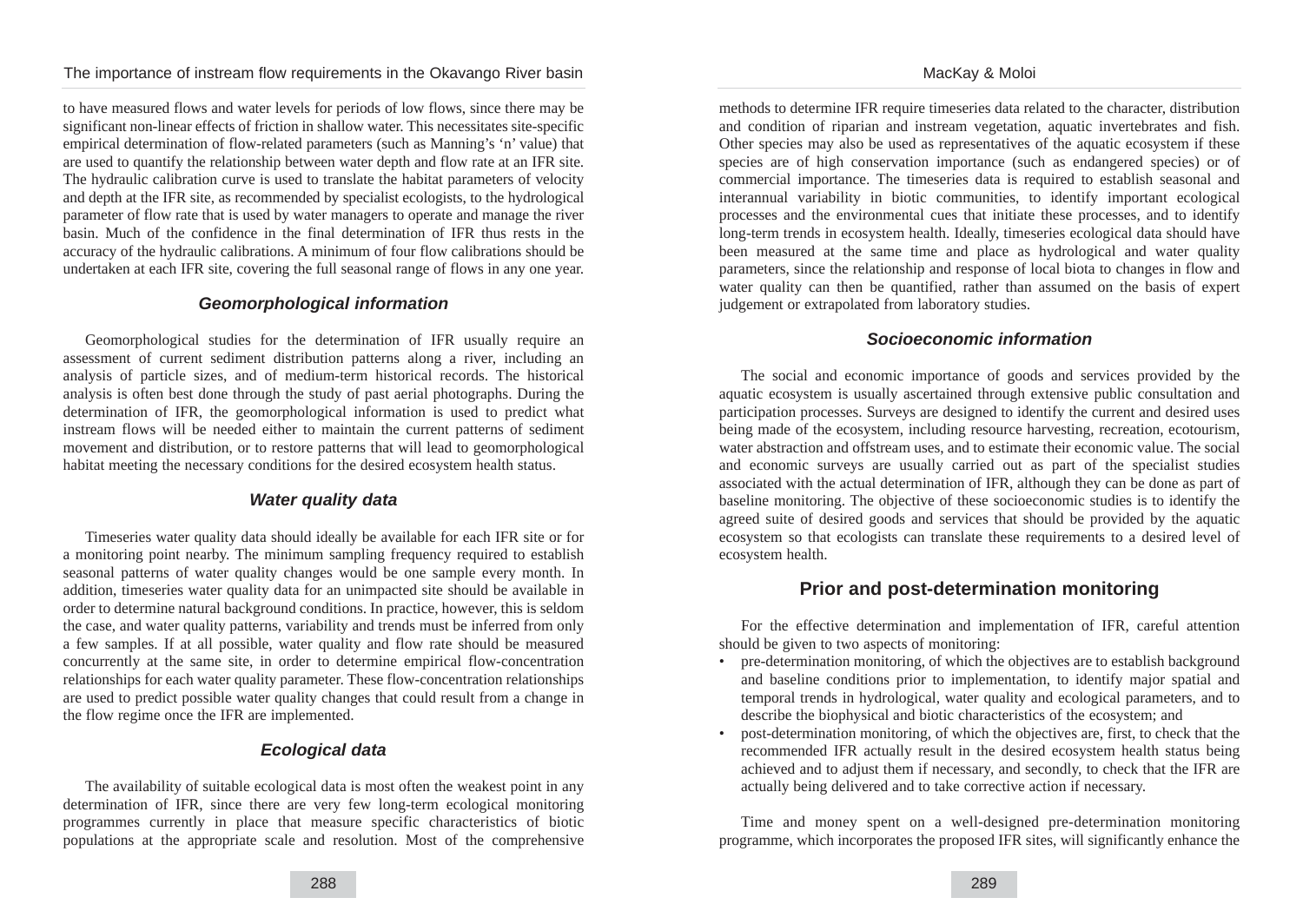confidence in the process and its outcome. This in turn supports acceptance by stakeholders and other water users, thus helping to ensure successful implementation. Pre-determination monitoring programmes typically last for one to three years, although the longer the period covered by the dataset, the higher the confidence in the final determination.

Post-determination monitoring is important, since it can generate valuable learning about the response and sensitivity of an aquatic ecosystem to changes in the flow and water quality regimes, allowing for more refined management and delivery of IFR as understanding grows about causal linkages within the ecosystem.

#### **Implementation of instream flow requirements**

The development of methodologies for the determination of IFR was originally initiated in order to derive more environmentally friendly operating rules for rivers that had become highly regulated for power generation or water supply, or to provide information to support mitigation of the downstream impacts of proposed large dams. Hence, the building block methodology (King et al 2000) generates output that is primarily suited for use by dam designers and operators. However, not all water uses in a river basin are focused around large dams. In many cases, information on the IFR is needed to:

- manage and control run-of-river abstraction, either small-scale or large-scale;
- regulate discharges of wastewater; or
- control groundwater abstraction that may impact surface flow from springs and eyes or baseflow in streams.

The sections below address some of the issues around the implementation of IFR, whether in regulated or unregulated river basins.

#### **Dams, weirs and flow-control structures**

Most dams, weirs and flow-control structures are built to store and deliver water to places where it is not usually found in one season or another, for example, to provide water for dry-season irrigation. The resulting flow regime is thus often very artificial, and can have severe impacts on the downstream aquatic ecosystem. In the design phase of large dams, it is necessary to determine the IFR, particularly the peak flood flow rates, to ensure that the dam can deliver the required flows at the required times. If the outlet structures are too small, the important flushing and scouring floods cannot be released, and this may lead to substantial changes in habitat downstream, including sedimentation and reed encroachment. If normal daily flow releases are too high, serious erosion of downstream habitat, changes in banks and incision of the river channel may result.

MacKay & Moloi

Large dams also cause significant changes in water quality downstream, especially when the water column becomes stratified in the reservoir behind the dam. If water is released from the bottom layers of a stratified reservoir, the resulting outflow is likely to be much colder than the surface waters and will probably have a low dissolved oxygen content and high concentrations of dissolved substances. These factors can cause severe mortality of biota in the downstream ecosystem. Many large dams are now designed to incorporate variable-level outflow structures so that water can be released from any chosen depth in the reservoir, depending on the downstream water conditions. Operating rules need to address this aspect of water quality, providing for monitoring of water quality at various depths in the reservoir and in the river downstream, in order to select the correct release scenario.

Dams and weirs also trap sediment and nutrients, leading to a deficit of these in the downstream ecosystem. This may affect habitat, through net erosion downstream, and ecological processes through a lack of nutrients to support primary production. It is possible to design dams that can bypass some sediment, although the costs of construction will be increased.

Dams and weirs form physical barriers for most migratory species, which can lead to losses of key species if they are unable to migrate to and from breeding and spawning areas. Any dams and weirs should be designed to incorporate appropriate fish ladders or equivalent structures to enable the passage of migratory species.

Once IFR have been converted into daily operating rules for a dam or for a river basin, there is a need to ensure that the required flows are delivered to the downstream ecosystem in a pattern that is as close to natural as possible. If river flows upstream of the dam rise due to a rainfall event, then the flow releases from the dam to meet the IFR should be timed to coincide with this rise. Usually, this will require real-time monitoring of river flows at a site upstream of the dam where the flow pattern is reasonably natural.

Similarly, if a natural drought occurs, then the IFR during the drought period should be adjusted downwards in order to ensure that the downstream ecosystem also experiences drought conditions. A determination of IFR usually includes flow specifications for maintenance conditions (such as normal rainfall years), as well as drought conditions. The natural stresses associated with drought conditions are necessary to maintain the health and resilience of the downstream ecosystem. However, once the natural drought has passed, instream flows should be returned to maintenance levels. Artificial prolonging of drought conditions can result in severe, irreversible changes to an aquatic ecosystem, particularly when a naturally perennial river is forced into a seasonal flow regime, or a seasonal river into an episodic or ephemeral regime.

#### **Managing run-of-river abstraction**

Implementing IFR can be especially challenging in an unregulated river basin where most abstraction is run-of-river. There may be little or no opportunity to compensate for abstraction by making dedicated releases from a dam for the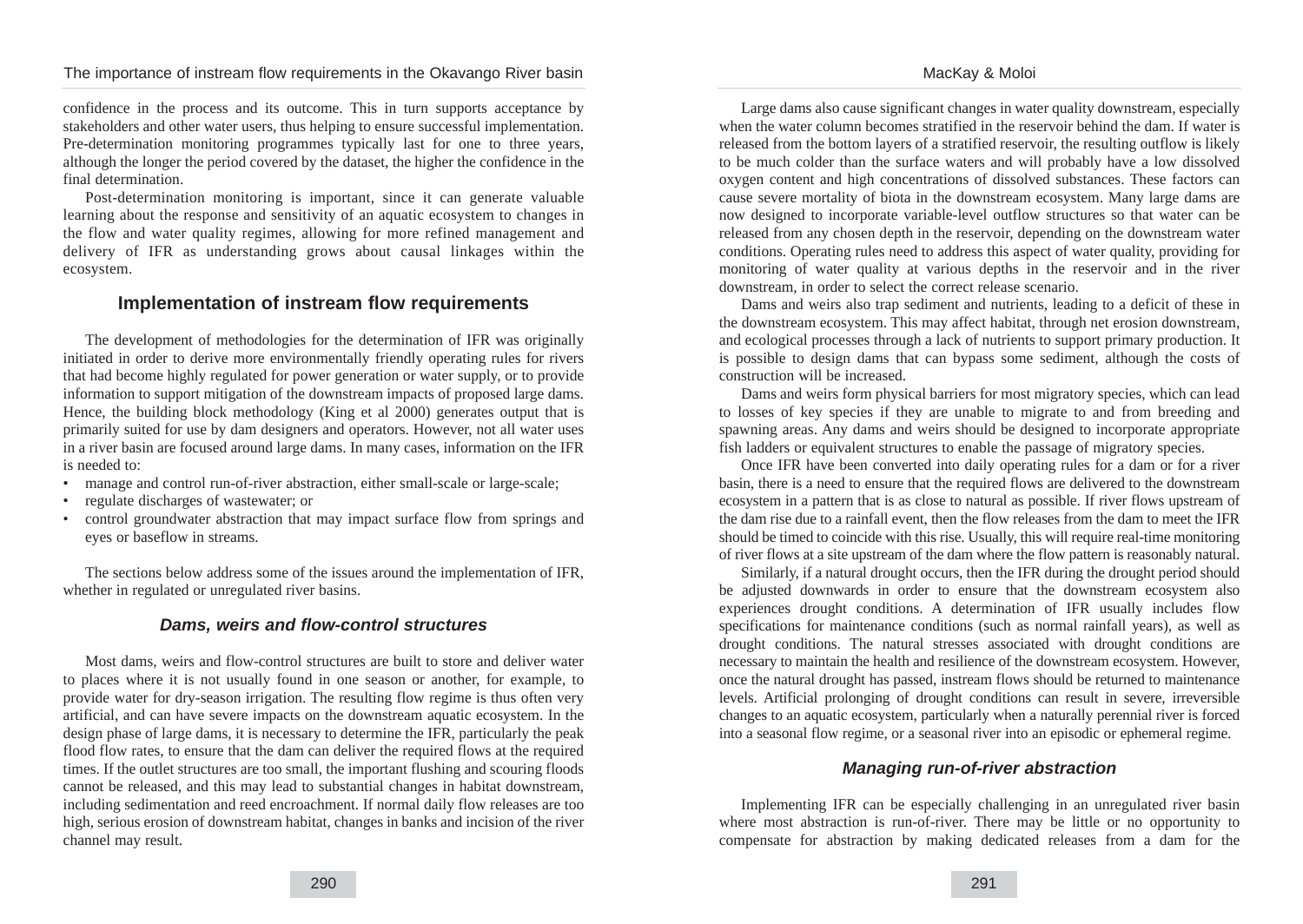downstream ecosystem. In this case, abstraction has to be managed, controlled and monitored in order to ensure that the IFR are met.

Control options include metering of abstractions, and limitations on pump capacities or pipe diameters. While this may be practical in the case of large commercial water users, it may be extremely difficult for small-scale or subsistence uses of water. Yet if population density is high, the sum of many small-scale abstractions can represent a significant removal of water from the system, possibly compromising the IFR. Water tariffs can be applied to encourage reduction in water use or more efficient water use, but awareness creation and the education of water users are generally more effective in promoting understanding and support for IFR.

Customary law or water-sharing practices may provide important mechanisms for gaining and maintaining community support for the implementation of IFR, since such customary practices have often been developed over long periods of time to suit local socioeconomic and environmental conditions (MacKay et al 2002).

#### **Groundwater abstraction and baseflow**

In many perennial rivers, dry-season flows may be maintained largely or solely by inflows from groundwater or from the water stored in the soils of river banks. Excessive abstraction of groundwater through wells or boreholes in the riparian zone or close to a river may cause dry-season flows in the river (known as baseflows) to be reduced or to stop altogether.

In determining IFR, some indication should be provided of how much abstraction of groundwater can be allowed in the riparian zone or near the river without compromising baseflow in the river. There are techniques available to determine the contribution of groundwater to baseflow in a river: the simplest is hydrograph separation, a form of analysis of hydrological timeseries data. If higher confidence or resolution is required, then it may be necessary to carry out a geohydrological survey when the field ecology studies for the determination of IFR are conducted.

This issue will be particularly relevant in the Okavango River basin, since there is a strong and complex link between surface water and subsurface water. Uncontrolled abstraction of groundwater from aquifers that are near to or in hydraulic connectivity with surface waters could lead to significant changes in surface water flow and chemistry (McCarthy et al 1991; 1993). The total allowed abstraction from the Okavango basin should be expressed in terms of the allowable groundwater abstraction from certain delineated aquifers, as well as the allowable surface water abstraction from specific points in the system.

#### **Tributary management and offstream storage**

Efficient and effective implementation of IFR requires integrated planning at the river basin level. The sites of dams, weirs and flow-control structures relative to the main stem of the river must be considered. Large dams on the main stem of a river generally have a more significant impact on downstream ecosystems than do smaller dams on tributaries. A recent international trend has been to discourage the building of large dams on the main stem of a river in favour of offstream storage reservoirs and smaller dams on tributaries.

The impacts of dams and weirs in a river basin can be mitigated to a degree if key tributaries are maintained in a relatively undeveloped condition. The flow contributions from these tributaries help to maintain a more natural flow regime in the main stem of the river. In addition, the undeveloped tributaries provide important ecological refuge areas, from which the main stem ecosystem can be repopulated in the event of loss of species due to natural disasters or accidents. An IFR determination, if carried out at river basin scale, should address these issues and identify the key tributaries that should be protected and on which development should be limited.

In the Okavango basin, the Cuito and Cubango sub-catchment systems exert significant influence on the flow regime downstream of the confluence of these two rivers, particularly in terms of the timing, duration and magnitude of the annual flood that reaches the Okavango Delta. If the pattern of inflow to the delta is to be maintained as close to natural as possible, then it will be necessary to identify those tributaries within the Cuito and Cubango sub-catchments that are most important in determining the timing, duration and magnitude of the annual flood, and to consider limiting development on these tributaries, or at least developing them so that their flow patterns remain close to natural.

#### **Water quality management**

Water quality management strategies should be linked to the determination of IFR. For example, if the IFR will result in less water being available instream in the dry season, effluent discharge standards may need to be made stricter to take account of the reduced dilution capacity. Many countries utilise uniform national effluent discharge standards, but may need to consider developing basin-specific or reachspecific standards to be consistent with the specifications of IFR.

The question whether more 'clean' water should be made available for instream dilution of pollution impacts is controversial and varies with the policy of each country. However, it is generally accepted that:

- Once IFR have been determined and altered flows lead to water quality problems due to the impacts of pollution from human activities, then the sources of pollution should be managed and controlled, rather than simply diluting the problem with higher flows of clean water from upstream.
- If altered flows lead to water quality problems related to natural causes, for example, naturally occurring high concentrations of dissolved salts, then IFR should be adjusted upwards until sufficient dilution is achieved in low-flow seasons to maintain the concentrations of key water quality variables within the allowed ranges or levels.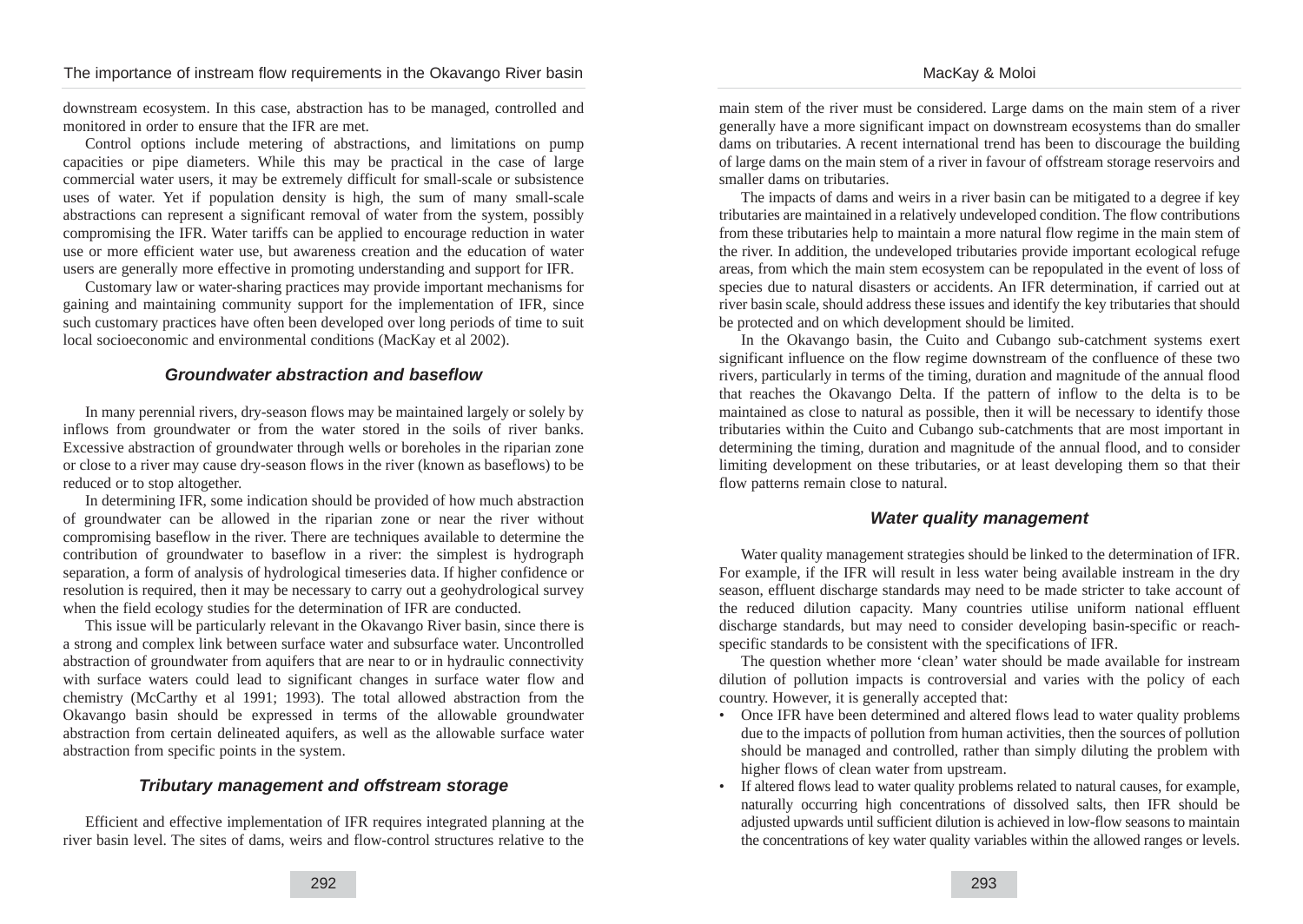## MacKay & Moloi

#### **Habitat and alien species**

In the determination of IFR, specific flow rates are usually set to ensure inundation of certain key habitats at critical times of the year. The assumption behind this approach is that, if flow rates are sufficient to maintain an adequate distribution and extent of critical habitats, the biota will be supported and ecological processes will be maintained. However, if aquatic ecosystems are to be protected, there are two kinds of impacts on aquatic habitat that must be addressed: flow-related and unrelated impacts.

Flow-related impacts on habitat include change, loss or degradation of habitat due to changes in flow. Changes in flow may be due to regulation, abstraction of water, or input of excess water such as stormwater and effluent discharges. The parameters of hydraulic habitat (velocity, depth and wetted perimeter) may be affected to such an extent that:

- an insufficient area of inundated habitat remains (for example, if the water in a rapid or riffle becomes so shallow that fish can no longer migrate through the rapid);
- hydraulic characteristics are changed (velocity may be increased so that biota cannot maintain their position and are washed out of refuges, or velocity may be reduced leading to increased warming of water, evaporation and concentration of salts); and
- critical habitats are no longer accessible at the necessary times of the year.

Flow-related habitat impacts can generally be mitigated or reversed by providing an appropriate flow regime.

Impacts unrelated to flow include loss or degradation of habitat, and subsequent loss of species due to structural changes in a water resource or watercourse. These can include:

- the imposition of barriers to movement such as dams and weirs, where no fish ladders are provided;
- the removal or destruction of riparian vegetation due to poor land-use practices;
- the smothering of habitats by erosion-induced sedimentation, or loss of habitats due to instream and bank erosion; and
- the introduction of alien fauna and vegetation, which either cause damage to habitat (such as grass carp that have been released in the Limpopo system and that damage the roots of riparian trees and instream vegetation), or which destroy indigenous species (such as water hyacinth that covers water surfaces, reducing light penetration and oxygen diffusion).

If these impacts are to be mitigated, impacts unrelated to flow usually require some structural intervention or physical management efforts to restore habitat and remove invasive alien species.

#### **Participation in the determination and implementation of instream flow requirements**

A participatory approach to both the determination and the implementation of IFR is essential. This primarily aims to ensure that stakeholders, water users and communities are properly represented in the decision-making process, and that those ecological processes or components on which people depend are identified and protected by an appropriate determination of IFR. In addition, especially where there is a long tradition of subsistence use of various components of the aquatic ecosystem, indigenous knowledge may provide valuable information about ecological processes, and help to identify causal relationships between flows, water quality and ecosystem responses. Indigenous knowledge may be able to compensate to some degree for lack of long-term monitoring data, if this knowledge is properly captured and formally incorporated into the process of determining IFR.

Participation also helps to ensure support for implementation. If stakeholders, water users and communities understand the rationale for the determination of IFR. and the benefits that they will gain in terms of the protection of ecosystem goods and services, they will be much more likely to change their behaviour, water and land-use practices to help achieve the objectives of the IFR.

#### **Determining and implementing instream flow requirements in the Okavango River basin**

A study of instream flow requirements in the Okavango basin would need to answer the following questions:

- If a particular agreed suite of ecosystem goods and services is to be delivered, what is the desired ecosystem health status, within natural patterns and ranges of change, of each representative reach of the Okavango River basin?
- If the desired ecosystem health status is maintained in each reach, how much water can be abstracted, from which points in the system and at what times of the year? Which instream water quality and habitat conditions must be maintained?
- What form can abstraction take  $-$  groundwater abstraction, run-of-river abstraction, small weirs and dams, a few large dams or offstream storage?

The impact of individual water resource development projects would still have to be assessed against the allowed abstraction as determined in the study of IFR. For dams and weirs, more detailed studies might be needed in each case to derive daily operating rules for flow releases.

Much attention has been focused on the water requirements of the Okavango Delta ecosystem in recent years, and recent studies have addressed the allowed abstraction immediately upstream of the delta and Panhandle system (CSIR 1997). However, the water resources in the basin all provide ecosystem goods and services to some degree,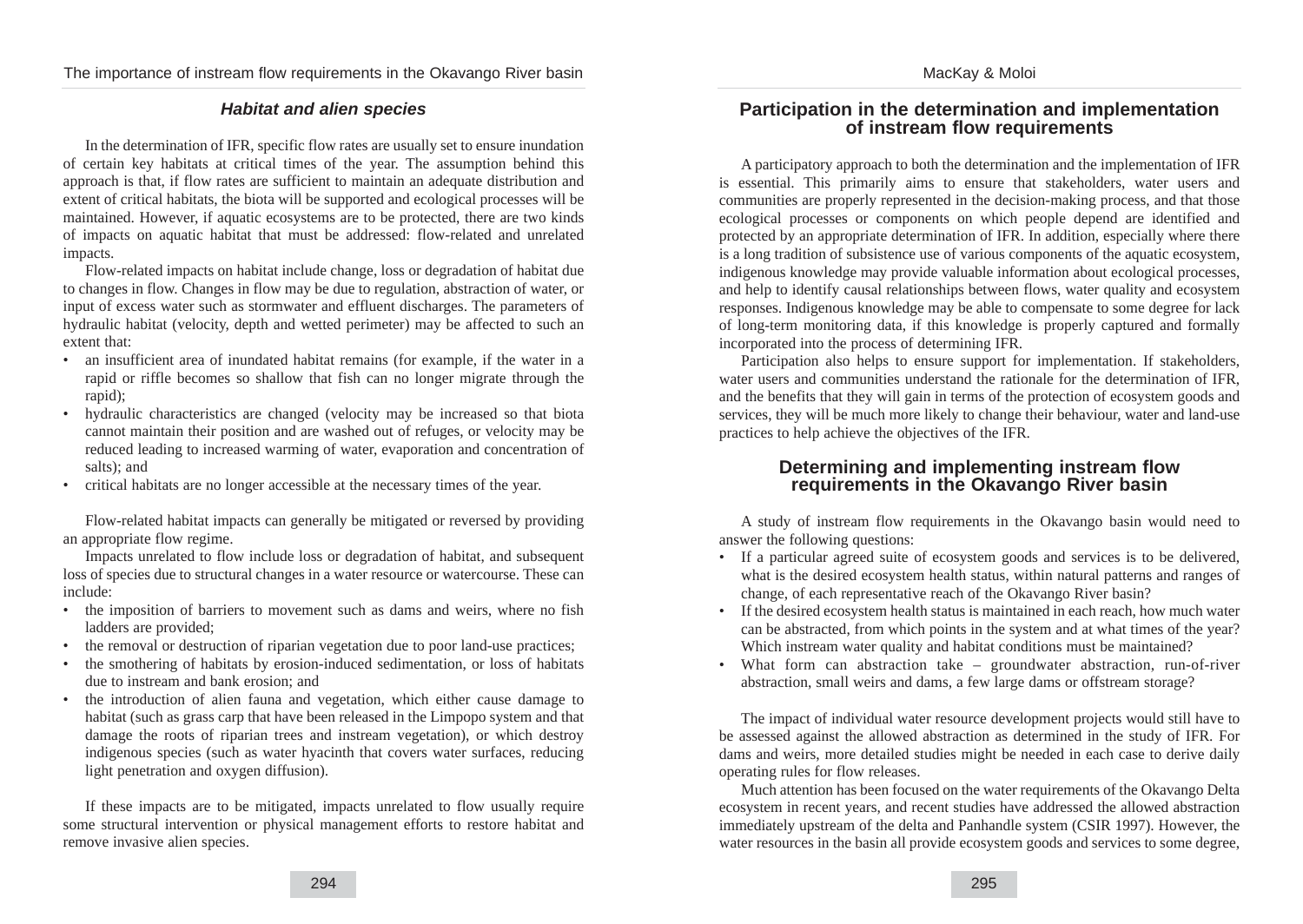particularly for subsistence purposes. To focus only on the delta would be shortsighted at best. Technically, it would reduce the confidence in the determination of IFR, since upstream-downstream dependencies, whether ecological or hydrological, would not be adequately addressed.

It is necessary to take a more strategic view of medium and long-term development needs in the basin as a whole, and consider how best to develop the water resources of the basin in such a way that critical aquatic ecosystem components, of which the delta is only one, are not compromised. There still remains a chance to be proactive in the Okavango basin with this kind of planning, whereas in many other African river basins, the options for maintenance or restoration of aquatic ecosystems are now severely limited due to incremental development and planning that have not encompassed the basin as a whole integrated unit.

The most significant constraint to the implementation of such an integrated approach is not technical but political. The three basin states would jointly have to agree on how and where water resource developments would be sited and operated in order to meet the needs of each country in an equitable but environmentally sustainable way. Political and economic stability would be essential for successful cooperation, since storage facilities and other water resource developments might be situated within the borders of one country, but might be utilised by other basin states. Overcoming sovereignty issues will be very challenging, although the Permanent Okavango River Basin Water Commission (OKACOM) could play a critical role in facilitating this process.

#### **Technical aspects of the determination of instream flow requirements in the Okavango River basin**

#### **Data limitations**

Although there have been several studies in recent years in the Okavango basin, particularly focused on the lower reaches and the delta, there is a critical data gap in long timeseries of flow, water quality and ecological parameters. Most studies tend to be research-focused or 'once-off', with insufficient long-term monitoring programmes to deliver the kind of data needed for the determination of IFR. Such data must enable the specialists to identify longer term trends and patterns, which are necessary to ascertain the natural ranges of variability of the ecosystem and hence to derive appropriate flow and water quality specifications to maintain a desired level of ecosystem health.

Another critical aspect is to gain a better, quantitative understanding of the complex interaction between water and waterborne sediments in the Okavango basin. This interaction sustains most of the key habitats in the middle and lower reaches of the basin, including the delta, and it is essential to obtain improved predictive capability on the potential impacts on habitat of a reduction in flow, a reduction or increase in sand supply to the river and the combined effects of these.

#### MacKay & Moloi

#### **The need for a single independent basin study**

Information on the Okavango basin, especially on ecological responses to changes in the flow regime, is limited and confined to certain areas of the basin. Hence, there is neither wide agreement on the primary driving hydrogeological and geomorphological processes that maintain the aquatic ecosystems of the basin, nor on the possible ecological responses to changes in these driving processes. Expert opinions differ and it is extremely difficult to reach agreement on the IFR that would maintain particular levels of ecosystem health. The allowed rate of abstraction of water therefore cannot be determined with any more than low confidence. It is likely that water-sharing negotiations will require, as a basis for agreement, a highconfidence determination of the IFR, but it may take several years to achieve this level of confidence.

The other consequence of inadequate studies is that upstream-downstream linkages and causal relationships cannot be identified and quantified throughout the basin, making it difficult to assess the significance and extent of downstream impacts of proposed water resource developments.

It is essential that a single, independent basin study should be commissioned to determine IFR. Through OKACOM, the basin states should all participate in developing the terms of reference for the study, so that the outcome can properly serve the negotiation and decision-making processes. Agreement on the terms of reference should help to achieve later agreement on the study outputs and outcomes.

#### **Regulatory aspects of the implementation of instream flow requirements**

The most important aspect of IFR is not so much their determination but rather their implementation. Some thought will need to be given to how IFR would be implemented in the Okavango basin, and agreement reached on this aspect, before or at the time of determining IFR.

In theory, IFR could be implemented either by building a series of large dams and operating the whole system somewhat artificially, making dedicated releases for downstream ecological needs. This is not a realistic scenario, especially given the recent recommendations of the World Commission on Dams regarding the need to justify the costs and benefits of large dams.

In practice, IFR in the Okavango basin are likely to be implemented through some system of allocating and controlling offstream and instream water uses. Important questions that must therefore be addressed and resolved include:

• Will minimum standards be set for allowable impacts or water uses? Will these be applicable throughout the basin? On what basis will they be set, and how will they be enforced (through auditing, self-regulation or economic instruments such as tariffs and charges)?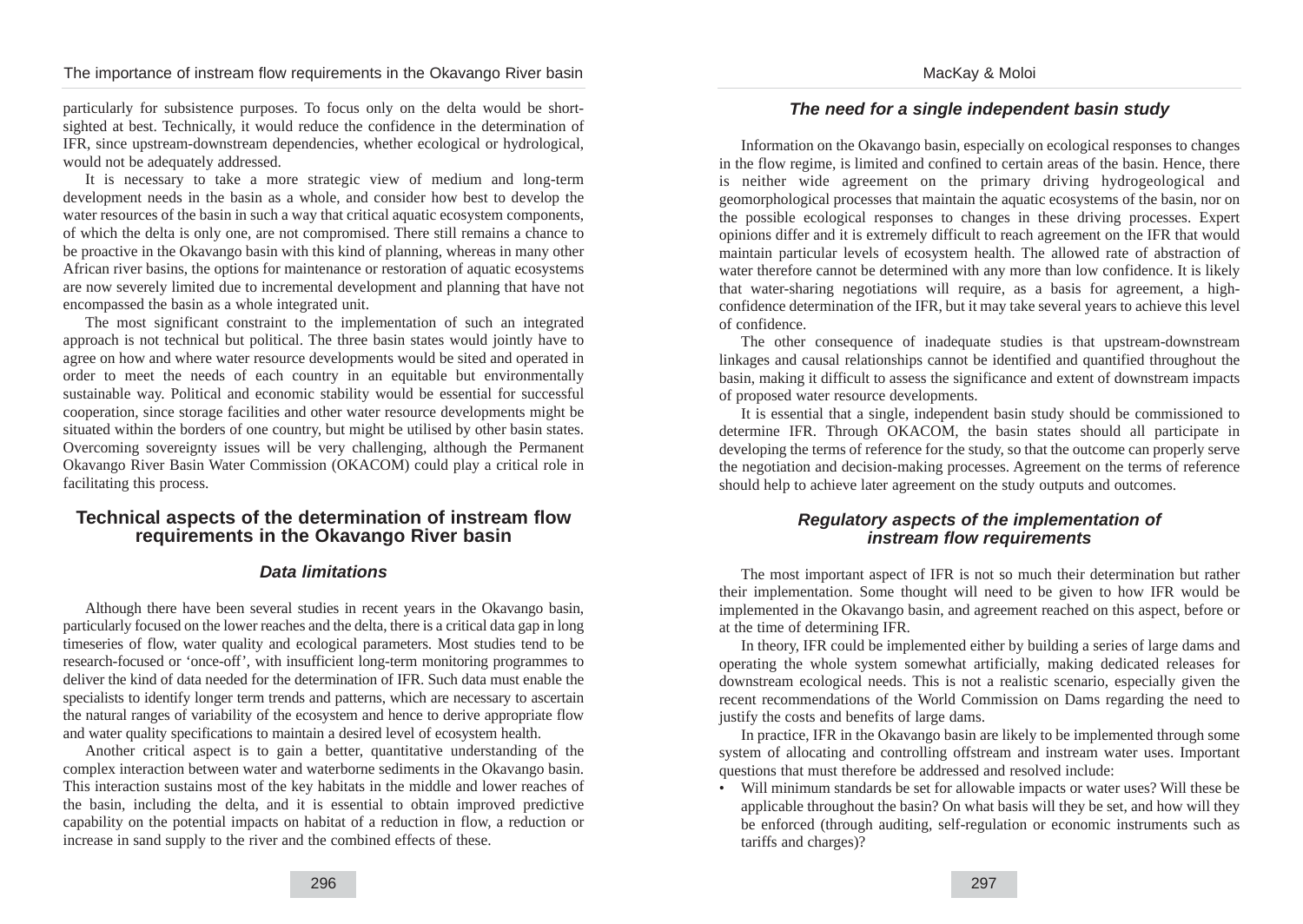- Will water uses be individually licensed or permitted throughout the basin? If so, who will be responsible for evaluating and issuing licenses or permits? Will this be done by a single basin authority with delegated powers, or will each basin state retain responsibility for licensing and permitting in its own territory?
- If each basin state retains responsibility for licensing and permitting, what will the arrangements be for consultation with and approval of the other basin states, particularly in the case of large impacts?
- Will a system of real-time water accounting be instituted to ensure that each basin state takes only its agreed share of water? If so, how can this be achieved in a relatively ungauged basin such as the Okavango, and who will take responsibility for it?

The resolution of these questions will have implications for institutional development in each of the basin states, as well as for a possible river basin management organisation. Depending on the approaches that are adopted, regulation and administration may have significant cost, technology and manpower implications. There must be upfront agreement on how these will be addressed, who will pay and how much they will pay for the long-term management of the basin's water resources.

#### **Post-determination monitoring and response**

The design of the post-determination monitoring programme is usually part of determining IFR. The specialists who are involved in the determination collaborate with the future basin managers to design a long-term monitoring network that will provide appropriate information to assess whether or not the desired objectives are being met, but which is cost-effective and can be implemented. Carrying out the monitoring network design without either the specialists or the basin managers present is not advised, since considerable resources may then be expended on a programme that cannot deliver information on which actions can be taken. Recent programmes based on the objectives hierarchy concept (Rogers & Bestbier 1997) have proven to be robust, cost-effective and focused. This model should be considered in the design of a long-term monitoring programme for the Okavango River basin.

Part of the monitoring network design includes the identification of appropriate responses to situations that arise, or issues that are identified as a result of monitoring. This must be agreed between the basin states prior to the implementation of IFR.

# **Recommendations**

If water-sharing agreements are to be put in place in the Okavango River basin, a medium to high-confidence determination of IFR will be necessary prior to the start of negotiations. Considerably more data is required to achieve this level of confidence, and there are other elements of the successful determination and implementation of IFR that must also be addressed. It is necessary to develop a five to 10 year programme, which may culminate in a water-sharing agreement, but which comprises considerable technical foundation work in the initial years. The main elements of a comprehensive programme to support water-sharing negotiations and, ultimately, the achievement and implementation of a water-sharing agreement, are:

- alignment of policy, legislation and regulation requirements for the implementation of IFR in each basin state;
- design and execution of a baseline monitoring programme to provide the data necessary for a medium to high-confidence determination of IFR;
- capacity-building for the determination and implementation of IFR;
- actual determination of the IFR for the basin;
- design and installation of an appropriate gauging network to provide information for long-term management of the basin; and
- institutional development within each basin state, and of a river basin management agency (which is not addressed in this chapter).

There must be appropriate sequencing of the activities listed above, since there are dependencies between them. These elements are discussed in more detail below.

## **Policy, legislation and regulation**

Basin states will need to agree in legislation on the status of water allocations (quantity and quality) for the protection of aquatic ecosystems. Following this, a review will be needed of relevant national policies and legislation in the environment, water and agricultural sectors. An initial analysis of the current situation should provide guidance on the extent of the review and revision needed in each country. The bureau of the Ramsar convention has provided considerable technical guidance for such initiatives, and this should be accessed when necessary.

Basin states will also need to agree on how water use will be regulated and controlled, and national regulations regarding water allocation, permits, discharge licences and resource utilisation may require revision and harmonisation. Agreement must also be reached on the consultation process between basin states related to the approval or veto of water resource developments that may have significant downstream impacts. If a river basin agency with statutory powers is envisaged, decisions will be required on the licensing and auditing responsibilities that will be delegated to the agency by the basin states.

#### **Determination of instream flow requirements for the Okavango basin**

Basin states should provide input into and agree on the detailed terms of reference for the determination of IFR. It is recommended that specialist consultants with appropriate

#### MacKay & Moloi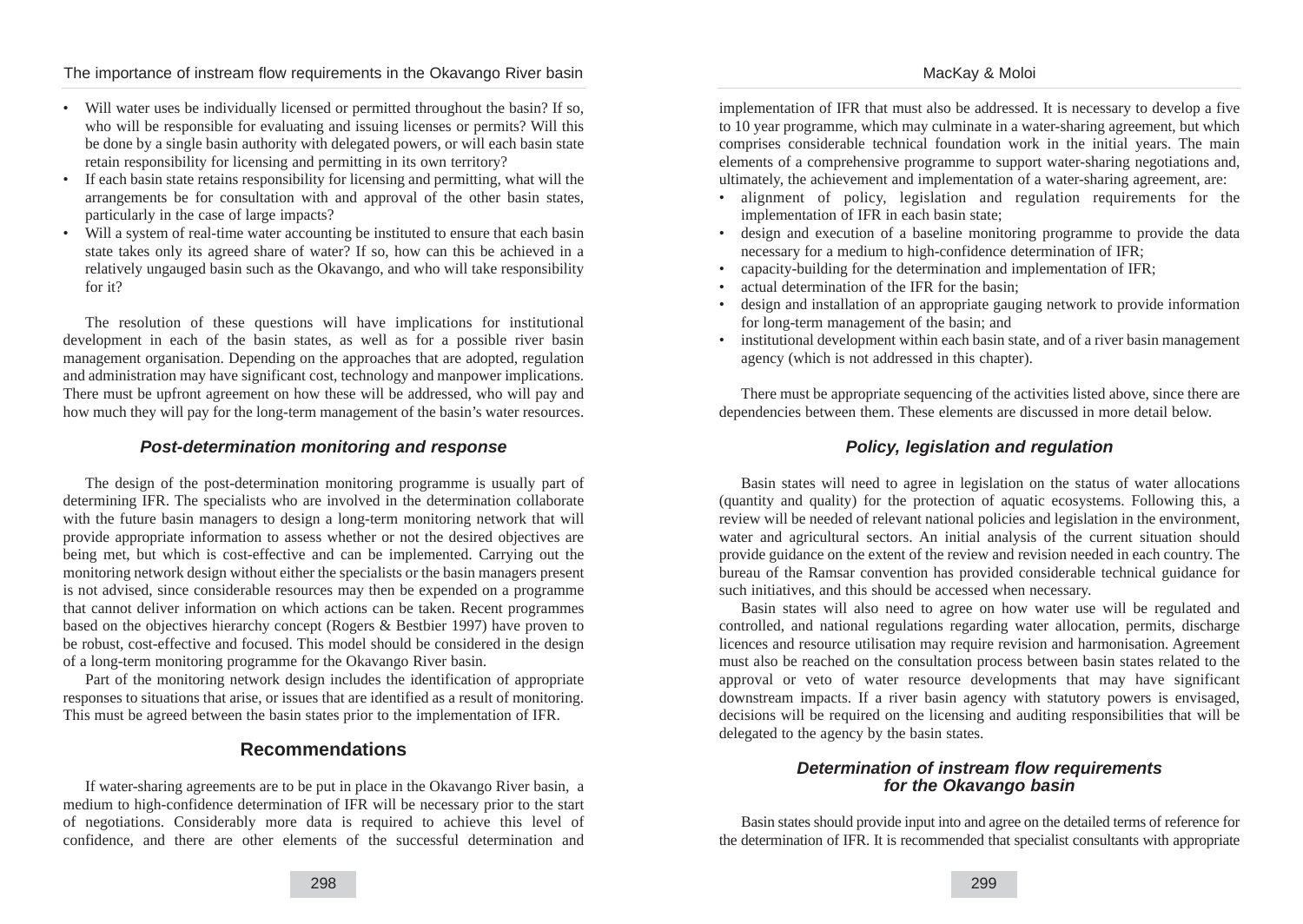MacKay & Moloi

experience are appointed to develop detailed terms of reference for a three to five year programme leading up to the determination of IFR. This programme could include:

- low-confidence determination of IFR to provide initial, conservative estimates for planning purposes;
- review of available methodologies and selection of an appropriate highconfidence methodology;
- early selection of IFR sites for a high-confidence determination; and
- design of a three to five year pre-determination baseline monitoring programme, focused on the chosen IFR sites, which will provide the necessary data for a medium to high-confidence determination throughout the basin, or at the IFR sites.

The development of these terms of reference could be done through OKACOM, and would take six to 12 months, given the need for consultation with and agreement by the basin states.

#### **Baseline monitoring programme**

The data requirements for the determination of IFR should be identified as part of the terms of reference, and a baseline monitoring programme should be designed. Given the extreme natural variability of the Okavango system, as long as possible (three to five years) should be allowed for baseline monitoring. Flow monitoring will be most important, at least to provide calibration data for hydrological modelling. Simulated hydrological data will have to be used, since there are no datasets of sufficiently long duration. It is likely that, at the least, IFR sites will need to be selected that will be representative of the Cuito and Cubango systems upstream of their confluence, a site between the confluence of these two and the Okavango Panhandle to represent inflow to the Panhandle-delta system, and sites within and at the distal end of the delta. Hydrological, water quality and ecological parameters should be monitored at the selected IFR sites.

Given the difficulty of access to remote monitoring sites, the problem of landmines in Angola, the lack of capacity and probable funding constraints, remotesensing may prove a cost-effective and efficient way of monitoring, especially the ecological parameters related to vegetation and geomorphology. For other aspects such as water level and some water quality parameters, basic measurements and fixedpoint photographic monitoring can be carried out by local people, schools and ecotourism operators.

## **Capacity-building programme**

Once the detailed terms of reference have been formulated, it will be clear what specialist expertise is required for the determination and implementation of IFR. At this point, it would be useful to identify key personnel from each basin state who will

be involved, directly or indirectly, in the determination, and ensure that there is sufficient capacity available within the basin states to carry out a significant portion of the work programme. It is essential, both for acceptance of the IFR and for their successful long-term implementation, that local expertise is utilised as much as possible. The Okavango system, in its variability and complexity, is unlike any in the northern hemisphere, and expertise from this part of the world will be of limited value in determining IFR for this system. Allied to this is the need to understand and address the close relationship between people and aquatic ecosystems in the Okavango basin – this can really only be done adequately by those who know the region, the system and its people well.

Capacity-building for the determination of IFR in the Okavango basin can be proactive. South Africa is initiating several large IFR studies over the next 10 years, using various methodologies. These will provide ideal opportunities for graduate students and young professionals from the Okavango basin states to work alongside experienced specialists prior to the Okavango study commencing.

# **Gauging network**

A permanent gauging network and post-determination monitoring programme should be designed during the IFR study, and implemented as soon as possible afterwards. The determination of IFR specifies flows to be met at particular IFR sites, and gauging and monitoring stations should ideally be close to the IFR sites to allow for auditing of delivery of the specified instream flows. However, the gauging network must be appropriate to both the level of confidence required, and the capacity and resources available to maintain a network. Local people can be used very effectively to collect long-term data, as long as there is some central coordinating point in the basin (possibly OKACOM) and data quality is assured through appropriate training.

# **Conclusion**

In order to make sound decisions about the sustainable, equitable utilisation not only of water in the Okavango basin, but also of the goods and services provided by water resources, it will be essential to undertake a medium to high-confidence determination of IFR for all reaches in the basin. Such a determination should be seen as one element in a broader long-term programme that will culminate in a watersharing agreement and a strategic plan for water resources in the basin.

# **References**

Brown, C & King, J M. 2000. *Environmental flow assessments for rivers: A summary of the DRIFT process*. Southern Waters Information Report No. 01/00. Cape Town: Southernwaters. At <www.southernwaters.co.za/downloads/drift.pdf>.